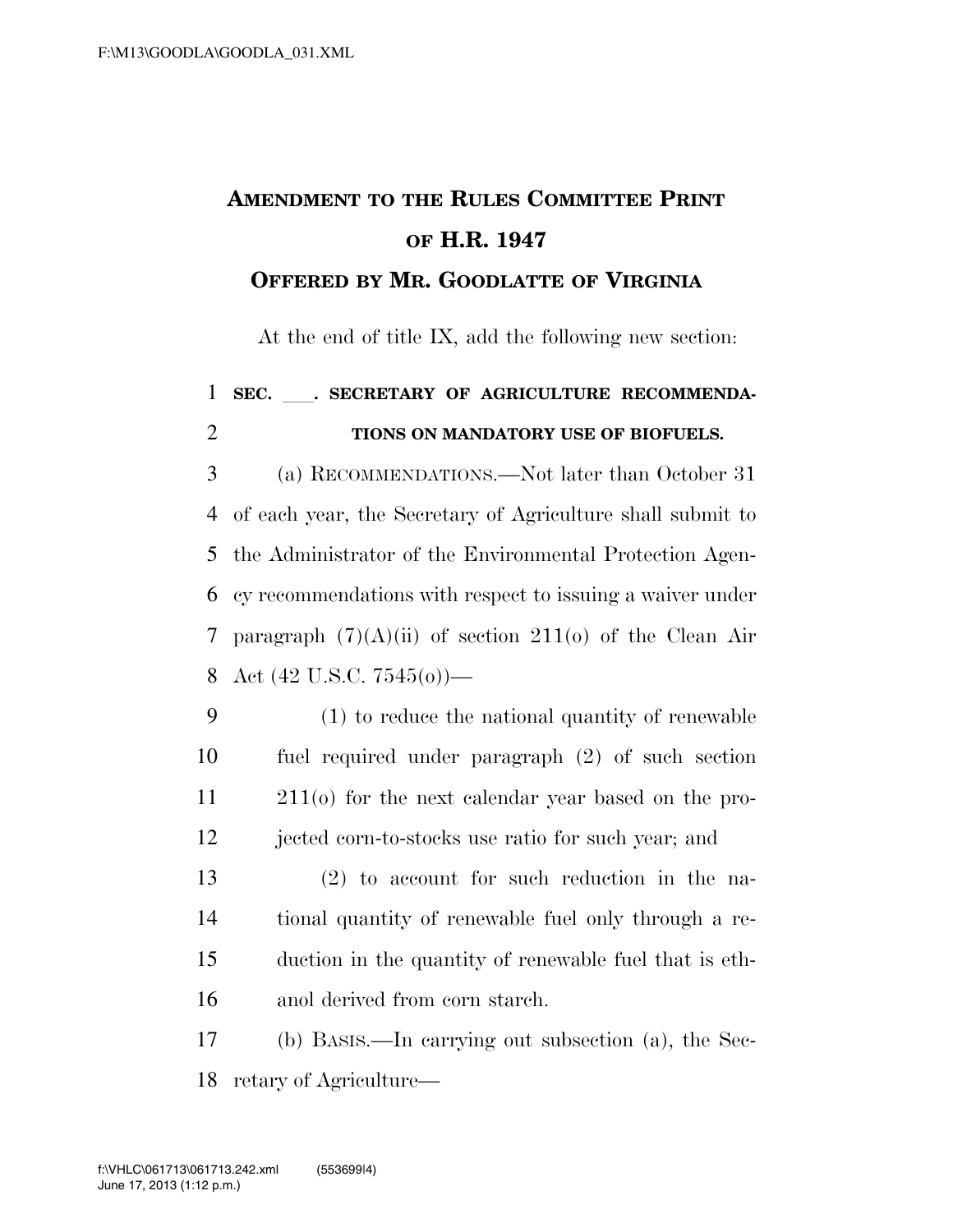| $\mathbf{1}$   | (1) shall determine the United States corn-to-          |
|----------------|---------------------------------------------------------|
| $\overline{2}$ | stocks use ratio for the crop year concerned, based     |
| 3              | on the World Agricultural Supply and Demand Esti-       |
| $\overline{4}$ | mate or other similar authoritative estimate issued     |
| 5              | by the Secretary; and                                   |
| 6              | $(2)$ shall recommend a reduction in the national       |
| 7              | quantity of renewable fuel, as described in sub-        |
| 8              | section (a), based on the following:                    |
| 9              | (A) If such ratio is between $10.0$ and $7.5$ ,         |
| 10             | the Secretary shall recommend a 10 percent re-          |
| 11             | duction.                                                |
| 12             | $(B)$ If such ratio is between 7.49 and 6.0,            |
| 13             | the Secretary shall recommend a 15 percent re-          |
| 14             | duction.                                                |
| 15             | (C) If such ratio is between $5.99$ and $5.0$ ,         |
| 16             | the Secretary shall recommend a 25 percent re-          |
| 17             | duction.                                                |
| 18             | $(D)$ If such ratio is lower than 5.0, the              |
| 19             | Secretary shall recommend a 50 percent reduc-           |
| 20             | tion.                                                   |
| 21             | (c) PROVISION OF RECOMMENDATIONS TO CON-                |
| 22             | GRESS.—At the time of submitting its recommendations    |
| 23             | for a fiscal year to the Administrator of the Environ-  |
| 24             | mental Protection Agency under subsection (a), the Sec- |